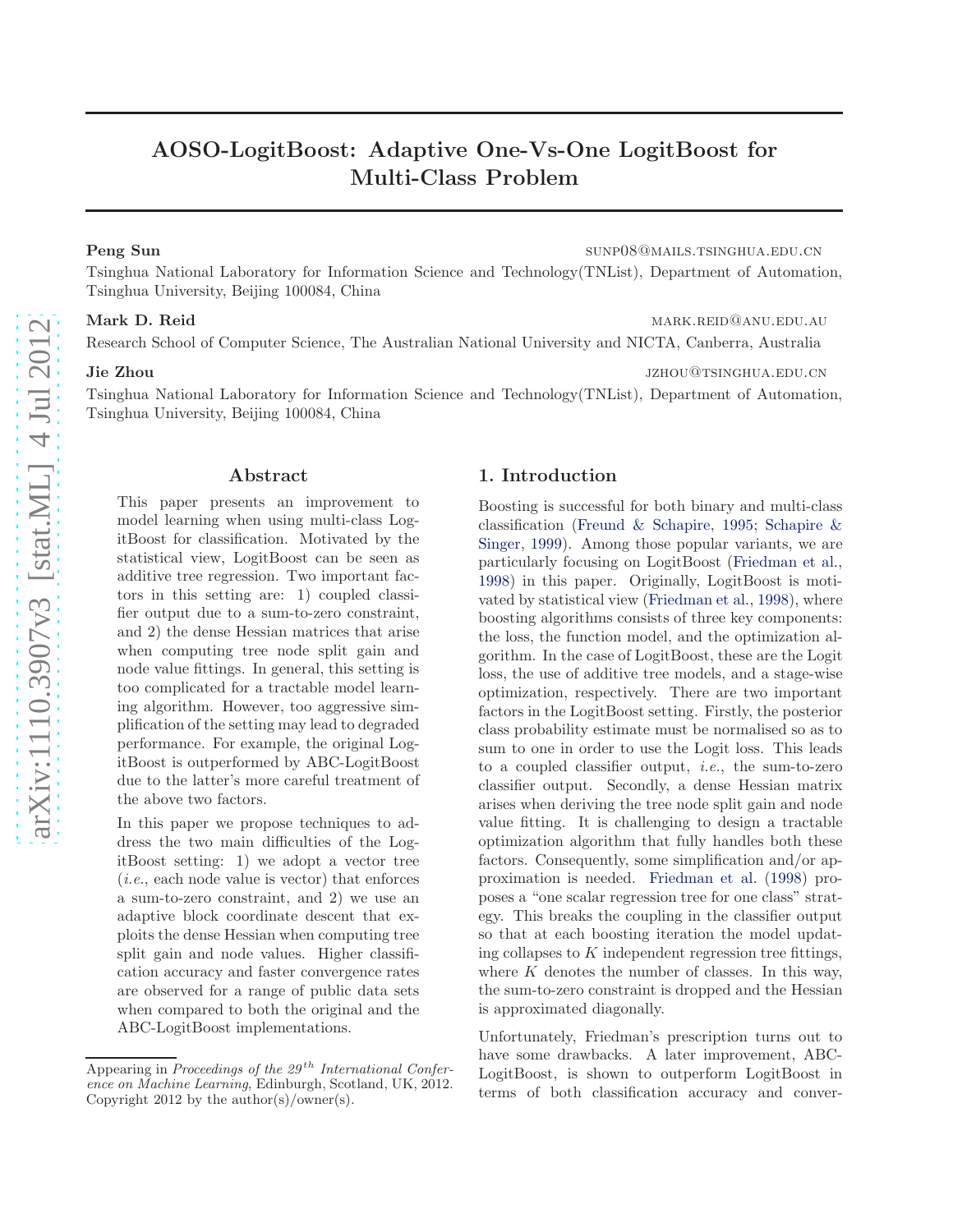<span id="page-1-0"></span>

Figure 1. A newly added tree at some boosting iteration for a 3-class problem. (a) A class pair (shown in brackets) is selected for each tree node. For each internal node (filled), the pair is for computing split gain; For terminal nodes (unfilled), it is for node vector updating. (b) The feature space (the outer black box) is partitioned by the tree in (a) into regions  $\{R_1, R_2, R_3\}$ . On each region only two coordinates are updated based on the corresponding class pair shown in (a).

gence rate [\(Li,](#page-7-0) [2008;](#page-7-0) [2010a](#page-7-0)). This is due to ABC-LogitBoost's careful handling of the above key problems of the LogitBoost setting. At each iteration, the sum-to-zero constraint is enforced so that only  $K - 1$ scalar trees are fitted for  $K-1$  classes. The remaining class – called the base class – is selected adaptively per iteration (or every several iterations), hence the acronym ABC (Adaptive Base Class). Also, the Hessian matrix is approximated in a more refined manner than the original LogitBoost when computing the tree split gain and fitting node value.

In this paper, we propose two novel techniques to address the challenging aspects of the LogitBoost setting. In our approach, one vector tree is added per iteration. We allow a  $K$  dimensional sum-to-zero vector to be fitted for each tree node. This permits us to explicitly formulate the computation for both node split gain and node value fitting as a  $K$  dimensional constrained quadratic optimization, which arises as a subproblem in the inner loop for split seeking when fitting a new tree. To avoid the difficulty of a dense Hessian, we propose that for each of these subproblems, only two coordinates (i.e., two classes or a class pair) are adaptively selected for updating, hence the name AOSO (Adaptive One vS One) LogitBoost. Figure 1 gives an overview of our approach. In Section [2.5](#page-4-0) we show that first order and second order approximation of loss reduction can be a good measure for the quality of selected class pair.

Following the above formulation, ABC-LogitBoost, although derived from a somewhat different framework in [\(Li,](#page-7-0) [2010a](#page-7-0)), can thus be shown to be a special case of AOSO-LogitBoost, but with a less flexible tree model. In Section [3.1](#page-4-0) we compare the differences between the two approaches in detail and provide some intuition

for AOSO's improvement over ABC.

The rest of this paper is organised as follows: In Section 2 we first formulate the problem setting for LogitBoost and then give the details of our approach. In Section [3](#page-4-0) we compare our approach to (ABC- )LogitBoost. In Section [4,](#page-5-0) experimental results in terms of classification errors and convergence rates are reported on a range of public datasets.

# 2. The Algorithm

We begin with the basic setting for the LogitBoost algorithm. For K-class classification ( $K \geq 2$ ), consider an N example training set  $\{\boldsymbol{x}_i, y_i\}_{i=1}^N$  where  $\boldsymbol{x}_i$  denotes a feature value and  $y_i \in \{1, ..., K\}$  denotes a class label. Class probabilities conditioned on  $x$ , denoted by  $\mathbf{p} = (p_1, \ldots, p_K)^T$ , are learned from the training set. For a test example with known  $x$  and unknown  $y$ , we predict a class label by using the Bayes rule:  $y = \arg \max_k p_k, k = 1, \ldots, K.$ 

Instead of learning the class probability directly, one learns its "proxy"  $\mathbf{F} = (F_1, \ldots, F_K)^T$  given by the so-called Logit link function:

$$
p_k = \frac{\exp(F_k)}{\sum_{j=1}^K \exp(F_j)}\tag{1}
$$

with the constraint  $\sum_{k=1}^{K} F_k = 0$  [\(Friedman et al.,](#page-7-0) [1998\)](#page-7-0). For simplicity and without confusion, we hereafter omit the dependence on  $x$  for  $\boldsymbol{F}$  and for other related variables.

The  $\bm{F}$  is obtained by minimizing a target function on training data:

$$
Loss = \sum_{i=1}^{N} L(y_i, \boldsymbol{F}_i), \qquad (2)
$$

where  $\boldsymbol{F}_i$  is shorthand for  $\boldsymbol{F}(\boldsymbol{x_i})$  and  $L(y_i, \boldsymbol{F}_i)$  is the Logit loss for a single training example:

$$
L(y_i, \boldsymbol{F}_i) = -\sum_{k=1}^{K} r_{ik} \log p_{ik}, \qquad (3)
$$

where  $r_{ik} = 1$  if  $y_i = k$  and 0 otherwise. The probability  $p_{ik}$  is connected to  $F_{ik}$  via (1).

To make the optimization of (2) feasible, a model is needed to describe how  $\boldsymbol{F}$  depends on  $\boldsymbol{x}$ . For example, linear model  $\mathbf{F} = \mathbf{W}^T \mathbf{x}$  is used in traditional Logit regression, while Generalized Additive Model is adopted in LogitBoost:

$$
\boldsymbol{F}(\boldsymbol{x}) = \sum_{m=1}^{M} \boldsymbol{f}_m(\boldsymbol{x}), \tag{4}
$$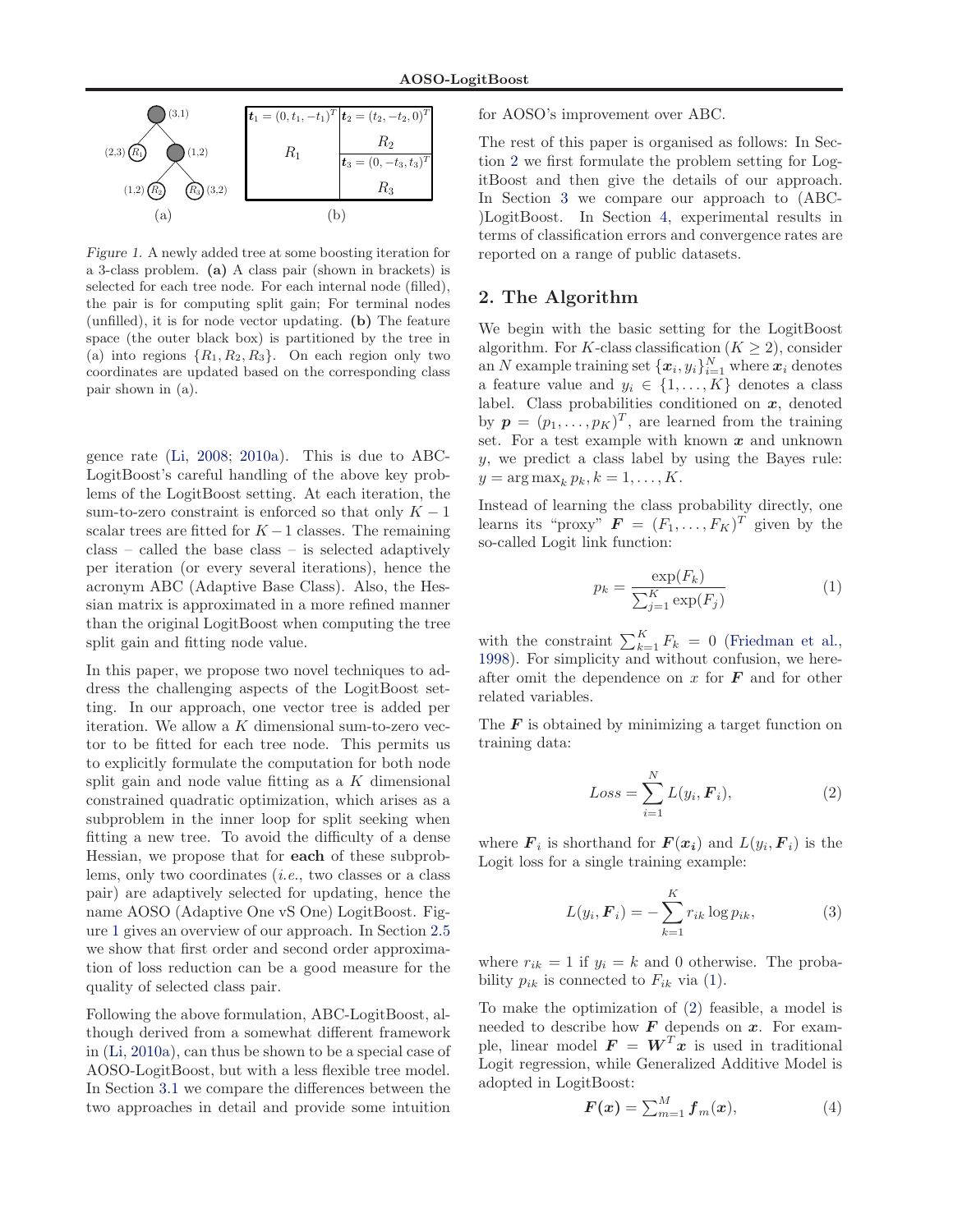<span id="page-2-0"></span>where each  $f_m(x)$ , a K dimensional sum-to-zero vector, is learned by greedy stage-wise optimization. That is, at each iteration  $f_m(x)$  is added only based on  $\boldsymbol{F} = \sum_{j=1}^{m-1} \boldsymbol{f}_j$ . Formally,

$$
f_m(x) = \arg\min_{f} \sum_{i=1}^{N} L(y_i, \mathbf{F}_i + f(x_i))
$$
  
s.t.  $\sum_{k} f_k(x_i) = 0, \quad i = 1, ..., N.$  (5)

This procedure repeats M times with initial condition  $F = 0$ . Owing to its iterative nature, we only need to know how to solve (5) in order to implement the optimization.

#### 2.1. Vector Tree Model

The  $f(x)$  in (5) is typically represented by K scalar regression trees (e.g., in LogitBoost [\(Friedman et al.,](#page-7-0) [1998\)](#page-7-0) or the Real AdaBoost.MH implementation in [\(Friedman et al.,](#page-7-0) [1998\)](#page-7-0)) or a single vector tree (e.g., the Real AdaBoost.MH implementation in  $(Kégl & Busa-$ Fekete, [2009](#page-7-0))). In this paper, we adopt a single vector tree. We further restrict that it is a binary tree (i.e., only binary splits on internal node are allowed) and the split must be vertical to coordinate axis, as in [\(Friedman et al.](#page-7-0), [1998](#page-7-0)) or [\(Li](#page-7-0), [2010a\)](#page-7-0). Formally,

$$
\boldsymbol{f}(\boldsymbol{x}) = \sum_{j=1}^{J} t_j I(\boldsymbol{x} \in R_j) \tag{6}
$$

where  $\{R_j\}_{j=1}^J$  describes how the feature space is partitioned, while  $t_j \in \mathbb{R}^K$  with a sum-to-zero constraint is the node values/vector associated with  $R_i$ . See Figure [1](#page-1-0) for an example.

### 2.2. Tree Building

Solving (5) with the tree model (6) is equivalent to determining the parameters  $\{t_j, R_j\}_{j=1}^J$  at the *m*-th iteration. In this subsection we will show how this problem reduces to solving a collection of convex optimization subproblems for which we can use any numerical method. Following Friedman's LogitBoost settings, here we use Newton descent<sup>1</sup>. Also, we will show how the gradient and Hessian can be computed incrementally.

We begin with some shorthand notation for the *node* 

loss:

$$
NodeLoss(\boldsymbol{t}; \mathcal{I}) = \sum_{i \in \mathcal{I}} L(y_i, \boldsymbol{F}_i + \boldsymbol{t})
$$
  

$$
t_1 + \ldots + t_K = 0, \quad \boldsymbol{t} \in \mathbb{R}^K
$$
 (7)

where  $\mathcal I$  denotes the index set of the training examples on some either internal or terminal node  $(i.e.,$  those falling into the corresponding region). Minimizing (7) is the bridge to  $\{t_i, R_i\}$  in that:

1. To obtain  $\{t_i\}$  with given  $\{R_i\}$ , we simply take the minimizer of (7):

$$
t_j = \underset{t}{\arg\min} \, NodeLoss(t; \mathcal{I}_j), \tag{8}
$$

where  $\mathcal{I}_i$  denotes the index set for  $R_i$ .

2. To obtain  $\{R_i\}$ , we recursively perform binary split until there are J-terminal nodes.

The key to the second point is to explicitly give the node split gain. Suppose an internal node with  $n \text{ train}$ ing examples  $(n = N$  for the root node), we fix on some feature and re-index all the  $n$  examples according to their sorted feature values. Now we need to find the index  $n'$  with  $1 \lt n' \lt n$  that maximizes the node gain defined as loss reduction after a division between the  $n'$ -th and  $(n' + 1)$ -th examples:

$$
NodeGain(n') = NodeLoss(t^*; \mathcal{I}) - (NodeLoss(t^*_{\mathcal{I}}; \mathcal{I}_{\mathcal{L}}) + NodeLoss(t^*_{\mathcal{R}}; \mathcal{I}_{\mathcal{R}}))
$$
(9)

where  $\mathcal{I} = \{1, \ldots, n\}, \mathcal{I}_L = \{1, \ldots, n'\}$  and  $\mathcal{I}_R =$  $\{n'+1,\ldots,n\}$ ;  $t^*, t^*$  and  $t^*_R$  are the minimizers of (7) with index sets  $\mathcal{I}, \mathcal{I}_L$  and  $\mathcal{I}_R$ , respectively. Generally, this searching applies to all features. The best division resulting to largest (9) is then recorded to perform the actual node split.

Note that (9) arises in the context of an  $O(N \times D)$ outer loop, where  $D$  is number of features. However, a naïve summing of the losses for  $(7)$  incurs an additional  $O(N)$  factor in complexity, which finally results in an unacceptable  $O(N^2D)$  complexity for a single boosting iteration.

A workaround is to use a Newton descent method for which both the gradient and Hessian can be incrementally computed. Let  $g$ ,  $H$  respectively be the  $K \times 1$ gradient vector and  $K \times K$  Hessian matrix at  $t = 0$ . By dropping the constant  $NodeLoss(0;\mathcal{I})$  that is irrelevant to  $t$ , the Taylor expansion of (7) w.r.t.  $t$  up to second order is:

$$
loss(t; \mathcal{I}) = \boldsymbol{g}^T \boldsymbol{t} + \frac{1}{2} \boldsymbol{t}^T \boldsymbol{H} \boldsymbol{t}
$$
  

$$
t_1 + \dots + t_K = 0, \quad \boldsymbol{t} \in \mathbb{R}^K
$$
 (10)

<sup>&</sup>lt;sup>1</sup>We use Newtown descent as there is evidence in [\(Li](#page-7-0), [2010a](#page-7-0)) that gradient descent, *i.e.*, in Friedmans's MART [\(Friedman](#page-7-0), [2001](#page-7-0)), leads to decreased classification accuracy.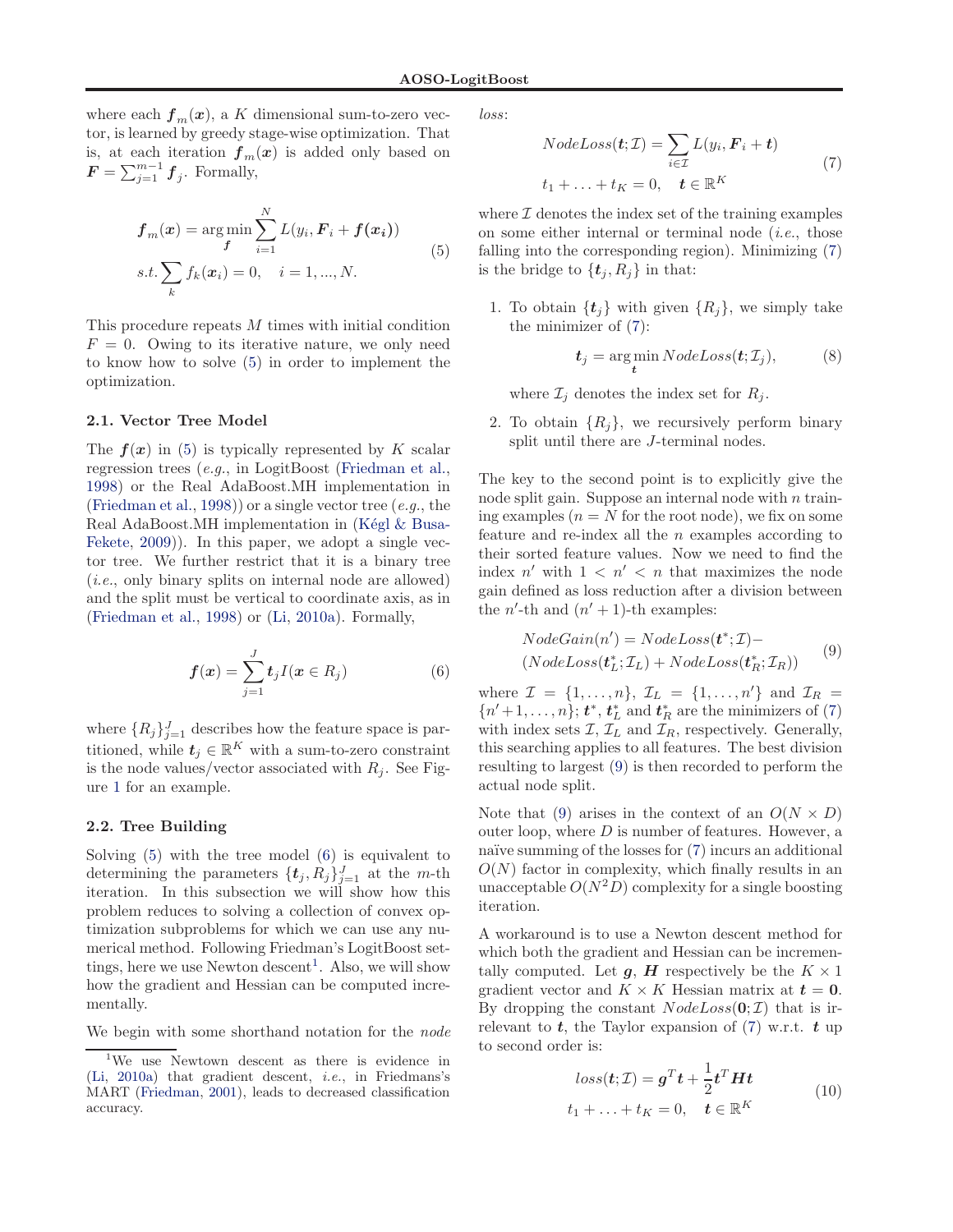<span id="page-3-0"></span>By noting the additive separability of [\(10\)](#page-2-0) and using some matrix derivatives, we have

$$
\boldsymbol{g} = -\sum_{i \in I} \boldsymbol{g}_i \quad (11) \qquad \boldsymbol{H} = \sum_{i \in I} \boldsymbol{H}_i \quad (12)
$$

$$
\boldsymbol{g}_i = \boldsymbol{r}_i - \boldsymbol{p}_i \quad (13) \qquad \boldsymbol{H}_i = \hat{\boldsymbol{P}} - \boldsymbol{p}_i \boldsymbol{p}_i^T \quad (14)
$$

where the diagonal matrix  $\hat{\boldsymbol{P}} = diag(p_{i1}, \ldots, p_{iK}).$ We then use [\(10\)](#page-2-0) to compute the approximated node loss in [\(9\)](#page-2-0). Thanks to the additive form, both (11) and (12) can be incrementally/decrementally computed in constant time when the split searching proceeds from one training example to the next. Therefore, the computation of  $(10)$  eliminates the  $O(N)$  complexity in the naïve summing of losses. $<sup>2</sup>$ </sup>

#### 2.3. Properties of Approximated Node Loss

To minimise [\(10\)](#page-2-0), we give some properties for [\(10\)](#page-2-0) that should be taken into account when seeking a solver. We begin with the sum-to-zero constraint. The probability estimate  $p_k$  in the Logit loss [\(3\)](#page-1-0) must be non-zero and sum-to-one, which is ensured by the link function [\(1\)](#page-1-0). Such a link, in turn, means that  $p_k$  is unchanged by adding an arbitrary constant to each component in  $\mathbf{F}$ . As a result, the single example loss [\(3\)](#page-1-0) is invariant to moving it along an all-1 vector 1. That is,

$$
L(y_i, \mathbf{F}_i + c\mathbf{1}) = L(y_i, \mathbf{F}_i),\tag{15}
$$

where  $c$  is an arbitrary real constant (Note that 1 is, coincidentally, the orthogonal complement to the space defined by sum-to-zero constraint). This property also carries over to the approximated node loss [\(10\)](#page-2-0):

**Property 1**  $loss(t;\mathcal{I}) = loss(t+c1;\mathcal{I}).$ 

This is obvious by noting the additive separability in [\(10\)](#page-2-0), as well as that  $\boldsymbol{g}_i^T \mathbf{1} = 0$ ,  $\mathbf{1}^T \boldsymbol{H}_i \mathbf{1} = 0$  holds since  $p_i$  is sum-to-one.

For the Hessian, we have  $rank(\mathbf{H}) \le rank(\mathbf{H}_i)$  by noting the additive form in (11). In [\(Li](#page-7-0), [2010a](#page-7-0)) it is shown that  $det\mathbf{H}_i = 0$  by brute-force determinant expansion. Here we give a stronger property:

**Property 2**  $H_i$  is a positive semi-definite matrix such that 1)  $rank(\mathbf{H}_i) = \kappa - 1$ , where  $\kappa$  is the number of non-zero elements in  $p_i$ ; 2) **1** is the eigenvector for eigenvalue 0.

The proof can be found in this paper's extended version [\(Sun et al.,](#page-7-0) [2012](#page-7-0)).

The properties shown above indicate that 1)  $H$  is singular, so that unconstrained Newton descent is not applicable here, and 2)  $rank(H)$  could be as high as  $K-1$ , which prohibits the application of the standard fast quadratic solver designed for low rank Hessians. In the following we propose to address this problem via block coordinate descent, a technique that has be[en successfully used in training SVMs \(](#page-7-0)Bottou & Lin, [2007](#page-7-0)).

#### 2.4. Block Coordinate Descent

For the variable  $t$  in [\(10\)](#page-2-0), we only choose two (the least possible number due to the sum-to-zero constraint) coordinates, i.e., a class pair, to update while keeping the others fixed. Suppose we have chosen the  $r$ th and the s-th coordinate (how to do so is deferred to next subsection). Let  $t_r = t$  and  $t_s = -t$  be the free variables (such that  $t_r + t_s = 0$ ) and  $t_k = 0$  for  $k \neq r, k \neq s$ . Plugging these into [\(10\)](#page-2-0) yields an unconstrained one dimensional quadratic problem with regards to the scalar variable t:

$$
loss(t) = g^T t + \frac{1}{2}ht^2
$$
\n(16)

where the gradient and Hessian collapse to scalars:

$$
g = -\sum_{i \in I} ((r_{i,r} - p_{i,r}) - (r_{i,s} - p_{i,s})) \qquad (17)
$$

$$
h = \sum_{i \in I} (p_{i,r}(1 - p_{i,r}) + p_{i,s}(1 - p_{i,s}) + 2p_{i,r}p_{i,s}), \qquad (18)
$$

To this extent, we are able to obtain the analytical expression for the minimizer and minimum of (16):

$$
t^* = \underset{t}{\arg\min} \, loss(t) = -\frac{g}{h} \tag{19}
$$

$$
loss(t^*) = -\frac{g^2}{2h} \tag{20}
$$

by noting the non-negativity of (18).

Based on (19), node vector [\(8\)](#page-2-0) can be approximated as

$$
t_{mj} = \begin{cases} +(-g/h) & k = r\\ -(-g/h) & k = s\\ 0 & otherwise \end{cases}
$$
 (21)

<sup>2</sup> In Real AdaBoost.MH, such a second order approximation is not necessary (although possible, cf. [\(Zou et al.,](#page-7-0) [2008\)](#page-7-0)). Due to the special form of the exponential loss and the absence of a sum-to-zero constraint, there exists analytical solution for the node loss [\(7\)](#page-2-0) by simply setting the derivative to 0. Here also, the computation can be incremental/decremental. Since the loss design and AdaBoost.MH are not our main interests, we do not discuss this further.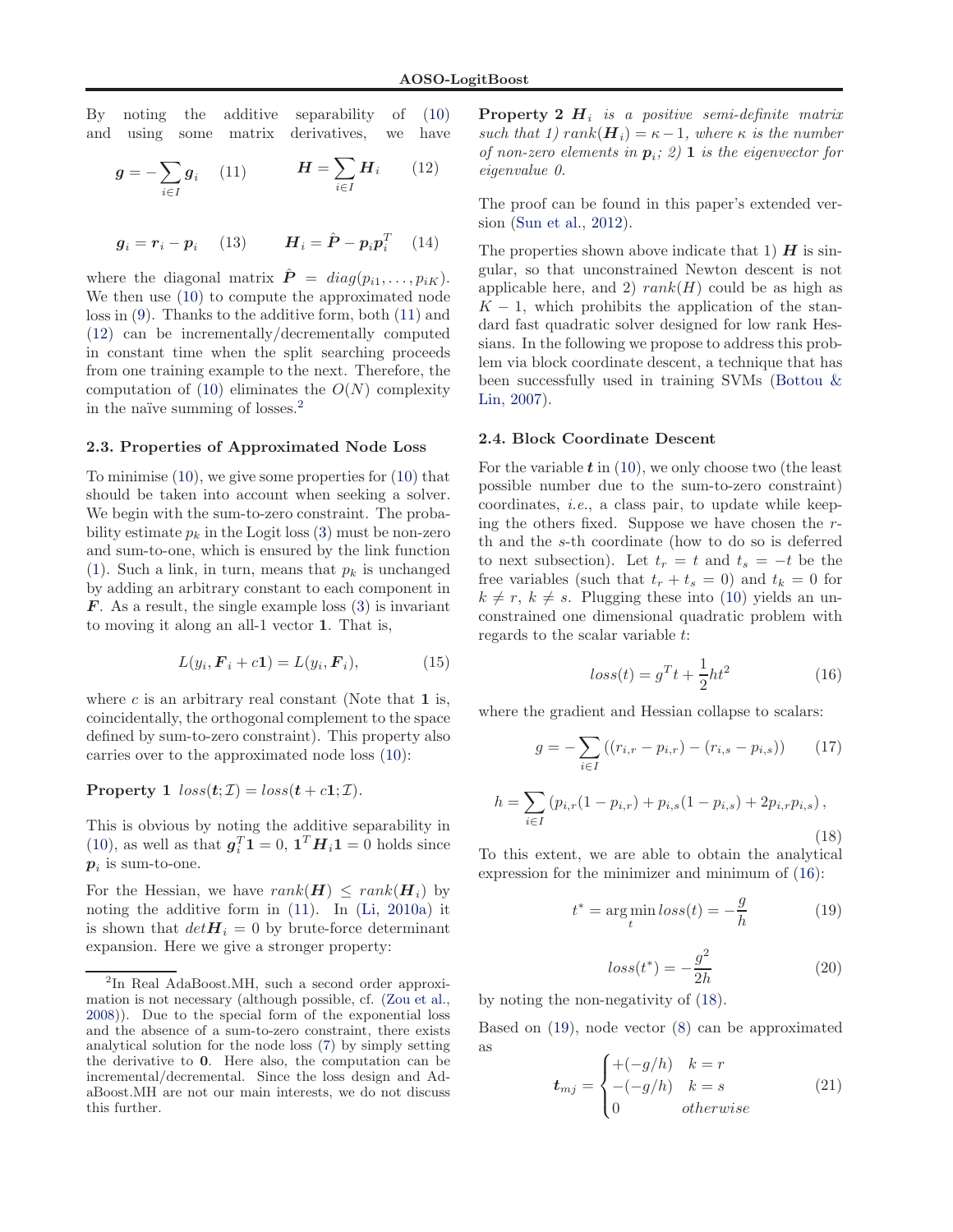<span id="page-4-0"></span>where g and h are respectively computed by using  $(17)$ and [\(18\)](#page-3-0) with index set  $\mathcal{I}_{m,i}$ . Based on [\(20\)](#page-3-0), the node gain [\(9\)](#page-2-0) can be approximated as

$$
NodeGain(n') = \frac{g_L^2}{2h_L} + \frac{g_R^2}{2h_R} - \frac{g^2}{2h},\qquad(22)
$$

where g (or  $g_L$ ,  $g_R$ ) and h (or  $h_L$ ,  $h_R$ ) are computed by using [\(17\)](#page-3-0) and [\(18\)](#page-3-0) with index set  $\mathcal{I}$  (or  $\mathcal{I}_L$ ,  $\mathcal{I}_R$ ).

#### 2.5. Class Pair Selection

In [\(Bottou & Lin](#page-7-0), [2007](#page-7-0)) two methods for selecting  $(r, s)$  are proposed. One is based on a first order approximation. Let  $t_r$  and  $t_s$  be the free variables and the rest be fixed to 0. For a  $t$  with sufficiently small fixed length, let  $t_r = \epsilon$  and  $t_s = -\epsilon$  where  $\epsilon > 0$  is some small enough constant. The first order approximation of  $(10)$  is:

$$
loss(t) \approx loss(\mathbf{0}) + \mathbf{g}^T \mathbf{t} = loss(\mathbf{0}) - \epsilon(-g_r - (-g_s))
$$
\n(23)

It follows that the indices  $r$ , s resulting in largest decrement to (23) are:

$$
r = \underset{k}{\arg\max} \{-g_k\}
$$
  
\n
$$
s = \underset{k}{\arg\min} \{-g_k\}. \tag{24}
$$

Another method that can be derived in a similar way takes into account the second order information:

$$
r = \underset{k}{\arg \max} \left\{ -g_k \right\}
$$
  

$$
s = \underset{k}{\arg \max} \left\{ \frac{(g_r - g_k)^2}{h_{rr} + h_{kk} - 2h_{rk}} \right\},
$$
 (25)

Both methods are  $O(K)$  procedures that are better than the  $K \times (K-1)/2$  naïve enumeration. However, in our implementation we find that (25) achieves better results for AOSO-LogitBoost.

Pseudocode for AOSO-LogitBoost is given in Algorithm 1.

# 3. Comparison to (ABC-)LogitBoost

In this section we compare the derivations of Logit-Boost and ABC-LogitBoost and provide some intuition for observed behaviours in the experiments in Section [4.](#page-5-0)

### 3.1. ABC-LogitBoost

To solve [\(5\)](#page-2-0) with a sum-to-zero constraint, ABC-LogitBoost uses  $K - 1$  independent trees:

$$
f_k = \begin{cases} \sum_j t_{jk} I(x \in R_{jk}) & k \neq b \\ -\sum_{l \neq b} f_l & k = b. \end{cases}
$$
 (26)

Algorithm 1 AOSO-LogitBoost.  $v$  is shrinkage factor that controls learning rate.

1: 
$$
F_{ik} = 0
$$
,  $k = 1, ..., K$ ,  $i = 1, ..., N$ 

2: for 
$$
m = 1
$$
 to  $M$  do

3:  $p_{i,k} = \frac{\exp(F_{i,k})}{\sum_{k}^{K} \exp(E_{i,k})}$  $\frac{\exp(F_{i,k})}{\sum_{j=1}^K \exp(F_{i,j})}, k = 1, \ldots, K, i = 1, \ldots, N.$ 

- 4: Obtain  $\{R_{mj}\}_{j=1}^J$  by recursive region partition. Node split gain is computed as (22), where the class pair  $(r, s)$  is selected using  $(25)$ .
- 5: Compute  $\{\boldsymbol{t}_{mj}\}_{j=1}^J$  by [\(21\)](#page-3-0), where the class pair  $(r, s)$  is selected using  $(25)$ .
- 6:  $\bm{F_{i}}$  =  $\bm{F_{i}}$  +  $v\sum_{j=1}^{J}\bm{t}_{mj}I(\bm{x}_{i}$   $\in$   $R_{mj}),$   $i$  =  $1, \ldots, N$ .

7: end for

In  $(Li, 2010a)$  $(Li, 2010a)$ , the so-called base class b is selected by exhaustive search per iteration, i.e., trying all possible b, which involves growing  $K(K-1)$  trees. To reduce the time complexity, Li also proposed other methods. In [\(Li,](#page-7-0) [2010c\)](#page-7-0), b is selected only every several iterations, while in  $(Li, 2008)$  $(Li, 2008)$  $(Li, 2008)$ , *b* is, intuitively, set to be the class that leads to largest loss reduction at last iteration.

In ABC-LogitBoost the sum-to-zero constraint is explicitly considered when deriving the node value and the node split gain for the scalar regression tree. Indeed, they are the same as [\(21\)](#page-3-0) and (22) in this paper, although derived using a slightly different motivation. In this sense, ABC-LogitBoost can be seen as a special form of the AOSO-LogitBoost since: 1) For each tree, the class pair is fixed for every node in ABC, while it is selected adaptively in AOSO, and 2)  $K - 1$ trees are added per iteration in ABC (using the same set of probability estimates  $\{p_i\}_{i=1}^N$ , while only one tree is added per iteration by AOSO (and  ${p_i}_{i=1}^N$  are updated as soon as each tree is added).

Since two changes are made to ABC-LogitBoost, an immediate question is what happens if we only make one? That is, what happens if one vector tree is added per iteration for a single class pair selected only for the root node and shared by all other tree nodes, as in ABC, but the  $\{p_i\}_{i=1}^N$  are updated as soon as a tree is added, as in AOSO. This was tried but unfortunately, degraded performance was observed for this combination so the results are not reported here.

From the above analysis, we believe the more flexible model (as well as the model updating strategy) in AOSO is what contributes to its improvement over ABC, as seen section [4\)](#page-5-0).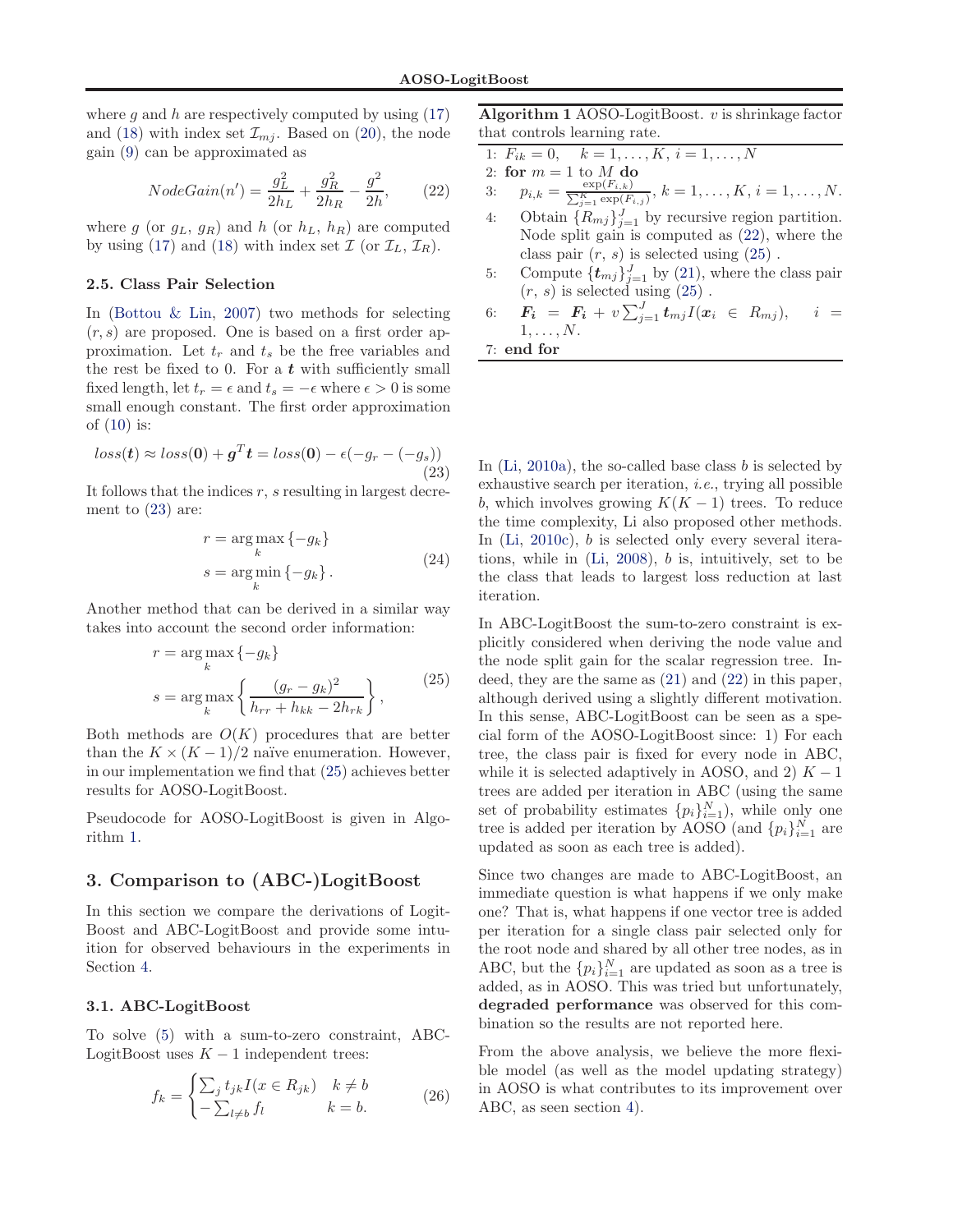| datasets              | Κ               | #features | #training | #test  |
|-----------------------|-----------------|-----------|-----------|--------|
| Poker525k             | 10              | 25        | 525010    | 500000 |
| Poker275k             | 10              | 25        | 275010    | 500000 |
| Poker150k             | 10              | 25        | 150010    | 500000 |
| Poker100k             | 10              | 25        | 100010    | 500000 |
| Poker25kT1            | 10              | 25        | 25010     | 500000 |
| Poker25kT2            | 10              | 25        | 25010     | 500000 |
| Covertype290k         | $\overline{7}$  | 54        | 290506    | 290506 |
| Covertype145k         | $\overline{7}$  | 54        | 145253    | 290506 |
| Letter                | 26              | 16        | 16000     | 4000   |
| Letter15k             | 26              | 16        | 15000     | 5000   |
| Letter2k              | 26              | 16        | 2000      | 18000  |
| Letter4K              | 26              | 16        | 4000      | 16000  |
| Pendigits             | 10              | 16        | 7494      | 3498   |
| Zipcode               | 10              | 256       | 7291      | 2007   |
| (a.k.a. <b>USPS</b> ) |                 |           |           |        |
| Isolet                | 26              | 617       | 6238      | 1559   |
| Optdigits             | 10              | 64        | 3823      | 1797   |
| Mnist10k              | $\overline{10}$ | 784       | 10000     | 60000  |
| M-Basic               | 10              | 784       | 12000     | 50000  |
| M-Image               | 10              | 784       | 12000     | 50000  |
| M-Rand                | 10              | 784       | 12000     | 50000  |
| M-Noise1              | 10              | 784       | 10000     | 2000   |
| M-Noise2              | 10              | 784       | 10000     | 2000   |
| M-Noise3              | 10              | 784       | 10000     | 2000   |
| M-Noise4              | 10              | 784       | 10000     | 2000   |
| M-Noise5              | 10              | 784       | 10000     | 2000   |
| M-Noise6              | 10              | 784       | 10000     | 2000   |

<span id="page-5-0"></span>Table 1. Datasets used in our experiments.

#### 3.2. LogitBoost

In the original LogitBoost [\(Friedman et al.](#page-7-0), [1998](#page-7-0)), the Hessian matrix [\(14\)](#page-3-0) is approximated diagonally. In this way, the  $f$  in [\(5\)](#page-2-0) is expressed by  $K$  uncoupled scalar tress:

$$
f_k = \sum_j t_{jk} I(x \in R_{jk}), \quad k = 1, 2, ..., K \qquad (27)
$$

with the gradient and Hessian for computing node value and node split gain given by:

$$
g_k = -\sum_{i \in \mathcal{I}} (r_{i,k} - p_{i,k}), \quad h_k = -\sum_{i \in \mathcal{I}} p_{i,k} (1 - p_{i,k}).
$$
\n(28)

Here we use the subscript  $k$  for  $g$  and  $h$  to emphasize the k-th tree is built independently to the other  $K-1$ trees (i.e., the sum-to-zero constraint is dropped). Although this simplifies the mathematics, such an aggressive approximation turns out to harm both classification accuracy and convergence rate, as shown in Li's experiments [\(Li](#page-7-0), [2009](#page-7-0)).

## 4. Experiments

In this section we compare AOSO-LogitBoost with ABC-LogitBoost, which was shown to outperform original LogitBoost in Li's experiments [\(Li](#page-7-0), [2010a;](#page-7-0) [2009\)](#page-7-0). We test AOSO on all the datasets used in [\(Li](#page-7-0), [2010a](#page-7-0); [2009\)](#page-7-0), as listed in Table 1. In the top section are UCI datasets and in the bottom are Mnist datasets with many variations (see [\(Li,](#page-7-0) [2010b\)](#page-7-0)

Table 2. Test classification errors on *Mnist10k*. In each J-v entry, the first entry is for ABC-LogitBoost and the second for AOSO-LogitBoost. Lower one is in bold.

|          | $v = 0.04$ | $v = 0.06$ | $v = 0.08$ | $v = 0.1$ |
|----------|------------|------------|------------|-----------|
| $J = 4$  | 2630 2515  | 2600 2414  | 2535 2414  | 2522 2392 |
| $J=6$    | 2263 2133  | 2252 2146  | 2226 2146  | 2223 2134 |
| $J = 8$  | 2159 2055  | 2138 2046  | 2120 2046  | 2143 2055 |
| $J = 10$ | 2122 2010  | 2118 1980  | 2091 1980  | 2097 2014 |
| $J = 12$ | 2084 1968  | 2090 1965  | 2090 1965  | 2095 1995 |
| $J = 14$ | 2083 1945  | 2094 1938  | 2063 1938  | 2050 1935 |
| $J = 16$ | 2111 1941  | 2114 1928  | 2097 1928  | 2082 1966 |
| $J = 18$ | 2088 1925  | 2087 1916  | 2088 1916  | 2097 1920 |
| $J = 20$ | 2128 1930  | 2112 1917  | 2095 1917  | 2102 1948 |
| $J = 24$ | 2174 1901  | 2147 1920  | 2129 1920  | 2138 1903 |
| $J=30$   | 2235 1887  | 2237 1885  | 2221 1885  | 2177 1917 |
| $J = 40$ | 2310 1923  | 2284 1890  | 2257 1890  | 2260 1912 |
| $J=50$   | 2353 1958  | 2359 1910  | 2332 1910  | 2341 1934 |

for detailed descriptions).<sup>3</sup> To exhaust the learning ability of (ABC-)LogitBoost, Li let the boosting stop when either the training converges  $(i.e.,$  the loss [\(2\)](#page-1-0) approaches 0, implemented as  $\leq 10^{-16}$  or a maximum number of iterations, M, is reached. Test errors at last iteration are simply reported since no obvious over-fitting is observed. By default,  $M = 10000$ , while for those large datasets (*Cover*type290k, Poker525k, Pokder275k, Poker150k, **Poker100k**)  $M = 5000$  [\(Li,](#page-7-0) [2010a](#page-7-0); [2009](#page-7-0)). We adopt the same criteria, except that our maximum iterations  $M_{AOSO} = (K-1) \times M_{ABC}$ , where K is the number of classes. Note that only one tree is added at each iteration in AOSO, while  $K - 1$  are added in ABC. Thus, this correction compares the same maximum number of trees for both AOSO and ABC.

The most important tuning parameters in LogitBoost are the number of terminal nodes J, and the shrinkage factor v. In [\(Li,](#page-7-0) [2010a](#page-7-0); [2009](#page-7-0)), Li reported results of (ABC-)LogitBoost for a number of  $J-v$  combinations. We report the corresponding results for AOSO-LogitBoost for the same combinations. In the following, we intend to show that for nearly all  $J$ -v combinations, AOSO-LogitBoost has lower classification error and faster convergence rates than ABC-LogitBoost.

#### 4.1. Classification Errors

Table 2 shows results of various  $J-v$  combinations for a representative datasets. Results on more datasets can be found in this paper's extended version [\(Sun et al.,](#page-7-0) [2012\)](#page-7-0).

In Table [3](#page-6-0) we summarize the results for all datasets. In [\(Li](#page-7-0), [2010a\)](#page-7-0), Li reported that ABC-LogitBoost is insensitive to J, v on all datasets except for  $\textit{Poker}25kT1$ 

<sup>3</sup>Code and data are available at http://ivg.au.tsinghua.edu.cn/index.php?n=People.PengSun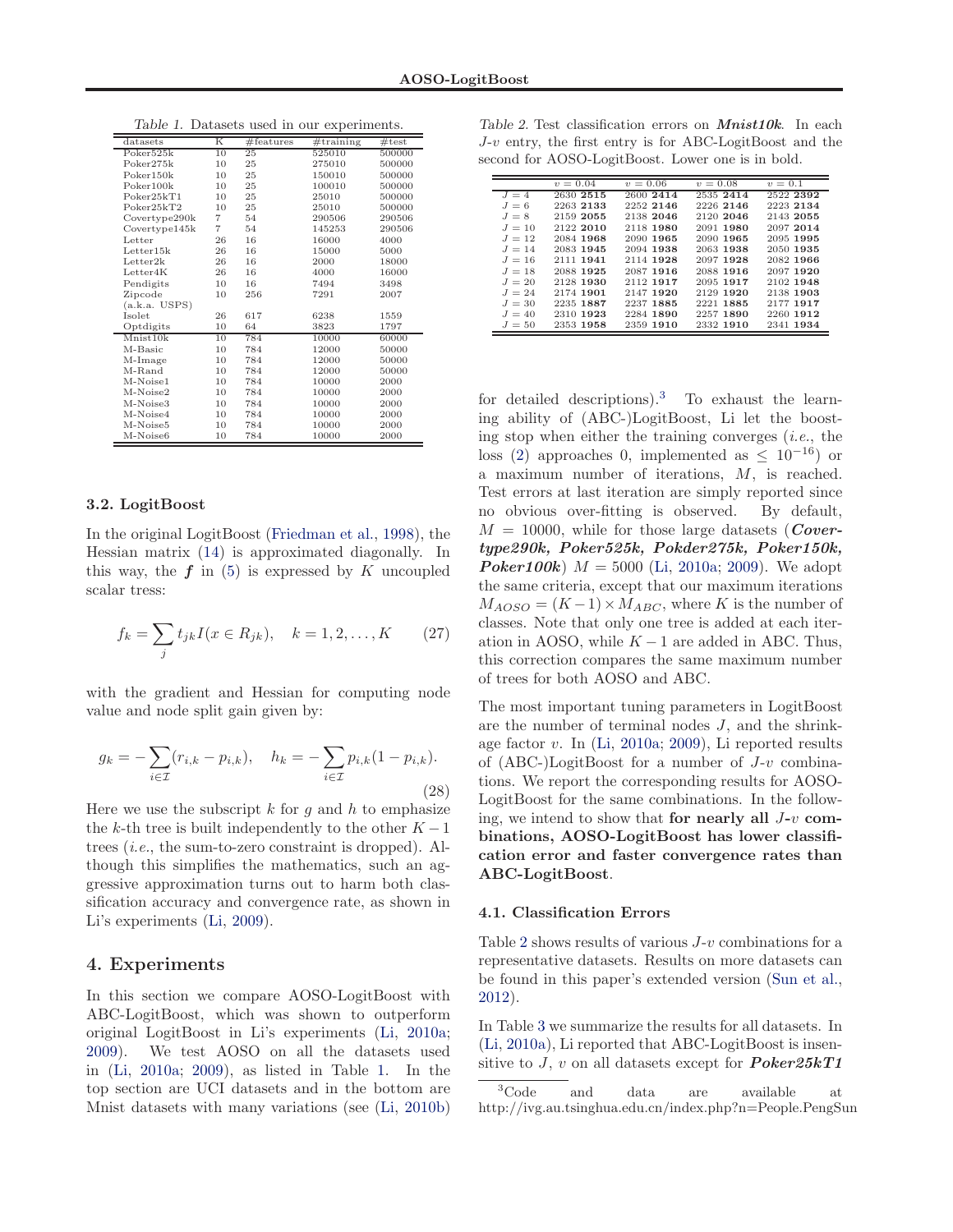<span id="page-6-0"></span>Table 3. Summary of test classification errors. Lower one is in bold. Middle panel:  $J = 20$ ,  $v = 0.1$  except for **Poker25kT1** and **Poker25kT2** on which J, v are chosen by validation (See the text in [4.1\)](#page-5-0); Right panel: the overall best. Dash "-" means unavailable in [\(Li](#page-7-0), [2010a\)\(Li](#page-7-0), [2009](#page-7-0)). Relative improvements  $(R)$  and P-values (pv) are given.

| Datasets      | #tests | ABC   | AOSO  | $\overline{R}$ | p v    | $ABC^*$                  | $AOSO^*$                 | $\overline{R}$ | p v    |
|---------------|--------|-------|-------|----------------|--------|--------------------------|--------------------------|----------------|--------|
| Poker525k     | 500000 | 1736  | 1537  | 0.1146         | 0.0002 | $\overline{\phantom{a}}$ | $\sim$                   | $\sim$         | ٠      |
| Poker275k     | 500000 | 2727  | 2624  | 0.0378         | 0.0790 |                          |                          |                |        |
| Poker150k     | 500000 | 5104  | 3951  | 0.2259         | 0.0000 |                          |                          |                |        |
| Poker100k     | 500000 | 13707 | 7558  | 0.4486         | 0.0000 |                          |                          |                |        |
| Poker25kT1    | 500000 | 37345 | 31399 | 0.1592         | 0.0000 | 37345                    | 31399                    | 0.1592         | 0.0000 |
| Poker25kT2    | 500000 | 36731 | 31645 | 0.1385         | 0.0000 | 36731                    | 31645                    | 0.1385         | 0.0000 |
| Covertype290k | 290506 | 9727  | 9586  | 0.0145         | 0.1511 |                          |                          |                |        |
| Covertype145k | 290506 | 13986 | 13712 | 0.0196         | 0.0458 | ٠                        |                          |                |        |
| Letter        | 4000   | 89    | 92    | $-0.0337$      | 0.5892 | 89                       | 88                       | 0.0112         | 0.4697 |
| Letter15k     | 5000   | 109   | 116   | $-0.0642$      | 0.6815 |                          |                          |                |        |
| Letter4k      | 16000  | 1055  | 991   | 0.0607         | 0.0718 | 1034                     | 961                      | 0.0706         | 0.0457 |
| Letter2k      | 18000  | 2034  | 1862  | 0.0846         | 0.0018 | 1991                     | 1851                     | 0.0703         | 0.0084 |
| Pendigits     | 3498   | 100   | 83    | 0.1700         | 0.1014 | 90                       | 81                       | 0.1000         | 0.2430 |
| Zipcode       | 2007   | 96    | 99    | $-0.0313$      | 0.5872 | 92                       | 94                       | $-0.0217$      | 0.5597 |
| Isolet        | 1559   | 65    | 55    | 0.1538         | 0.1759 | 55                       | 50                       | 0.0909         | 0.3039 |
| Optdigits     | 1797   | 55    | 38    | 0.3091         | 0.0370 | 38                       | 34                       | 0.1053         | 0.3170 |
| Mnist10k      | 60000  | 2102  | 1948  | 0.0733         | 0.0069 | 2050                     | 1885                     | 0.0805         | 0.0037 |
| M-Basic       | 50000  | 1602  | 1434  | 0.1049         | 0.0010 |                          |                          |                |        |
| M-Rotate      | 50000  | 5959  | 5729  | 0.0386         | 0.0118 |                          |                          |                |        |
| M-Image       | 50000  | 4268  | 4167  | 0.0237         | 0.1252 | 4214                     | 4002                     | 0.0503         | 0.0073 |
| M-Rand        | 50000  | 4725  | 4588  | 0.0290         | 0.0680 |                          |                          |                |        |
| M-Noise1      | 2000   | 234   | 228   | 0.0256         | 0.3833 | $\sim$                   | $\overline{\phantom{a}}$ |                |        |
| M-Noise2      | 2000   | 237   | 233   | 0.0169         | 0.4221 | ٠                        |                          |                |        |
| M-Noise3      | 2000   | 238   | 233   | 0.0210         | 0.4031 |                          |                          |                |        |
| M-Noise4      | 2000   | 238   | 233   | 0.0210         | 0.4031 | ٠                        |                          |                |        |
| M-Noise5      | 2000   | 227   | 214   | 0.0573         | 0.2558 |                          |                          |                |        |
| M-Noise6      | 2000   | 201   | 191   | 0.0498         | 0.2974 |                          |                          |                |        |

Table 4. #trees added when convergence on selected datasets. R stands for the ratio AOSO/ABC.

|     | $\overline{\text{Mnist}}$ 10 $k$ | M-Rand   | $M-Image$ |
|-----|----------------------------------|----------|-----------|
| ABC | 7092                             | 15255    | 14958     |
| R   | 0.7689                           | 0.7763   | 0.8101    |
|     |                                  |          |           |
|     | Letter15k                        | Letter4k | Letter2k  |
| ABC | 45000                            | 20900    | 13275     |

and  $Poker25kT2$ . Therefore, Li summarized classification errors for ABC simply with  $J = 20$  and  $v = 0.1$ , except that on  $Poker25kT1$  and  $Poker25kT2$  errors are reported by using the other's test set as a validation set. Based on the same criteria we summarize AOSO in the middle panel of Table 3 where the test errors as well as the improvement relative to ABC are given. In the right panel of Table 3 we provide the comparison for the best results achieved over all J-v combinations when the corresponding results for ABC are available in [\(Li,](#page-7-0) [2010a\)](#page-7-0) or [\(Li,](#page-7-0) [2009](#page-7-0)).

We also tested the statistical significance between AOSO and ABC. We assume the classification error rate is subject to some Binomial distribution. Let z denote the number of errors and  $n$  the number of tests, then the estimate of error rate  $\hat{p} = z/n$  and its variance is  $\hat{p}(1-\hat{p})/n$ . Subsequently, we approximate the Binomial distribution by a Gaussian distribution and perform a hypothesis test. The p-values are reported in Table 3.

For some problems, we note LogitBoost (both ABC

Table 5. #trees added when convergence on  $Mnist10k$  for a number of  $J$ - $v$  combinations. For each  $J$ - $v$  entry, the first number is for ABC, the second for the ratio AOSO/ABC.

|          | $v = 0.04$   | $v = 0.06$   | $v = 0.1$    |
|----------|--------------|--------------|--------------|
| $J = 4$  | 90000 1.0    | 90000 1.0    | 90000 1.0    |
| $J=6$    | 90000 0.7740 | 63531 0.7249 | 38223 0.7175 |
| $J = 8$  | 55989 0.7962 | 38223 0.7788 | 22482 0.7915 |
| $J = 10$ | 39780 0.8103 | 27135 0.7973 | 16227 0.8000 |
| $J = 12$ | 31653 0.8109 | 20997 0.8074 | 12501 0.8269 |
| $J = 14$ | 26694 0.7854 | 17397 0.8047 | 10449 0.8160 |
| $J = 16$ | 22671 0.7832 | 11704 1.0290 | 8910 0.8063  |
| $J = 18$ | 19602 0.7805 | 13104 0.7888 | 7803 0.7933  |
| $J = 20$ | 17910 0.7706 | 11970 0.7683 | 7092 0.7689  |
| $J = 24$ | 14895 0.7514 | 9999 0.7567  | 6012 0.7596  |
| $J = 30$ | 12168 0.7333 | 8028 0.7272  | 4761 0.7524  |
| $J = 40$ | 9846 0.6750  | 6498 0.6853  | 3870 0.6917  |
| $J=50$   | 8505 0.6420  | 5571 0.6448  | 3348 0.6589  |

and AOSO) outperforms other state-of-the-art classifier such as SVM or Deep Learning. (e.g., the test error rate on **Poker** is 40% for SVM and  $\langle 10\%$ for both ABC and AOSO (even lower than ABC); on **M-Image** it is  $16.15\%$  for DBN-1,  $8.54\%$  for ABC and 8.33% for AOSO). See this paper's extended version [\(Sun et al.,](#page-7-0) [2012](#page-7-0)) for details. This shows that the AOSO's improvement over ABC does deserve the efforts.

#### 4.2. Convergence Rate

Recall that we stop the boosting procedure if either the maximum number of iterations is reached or it converges (i.e. the loss  $(2) \leq 10^{-16}$ ). The fewer trees added when boosting stops, the faster the convergence and the lower the time cost for either training or test-